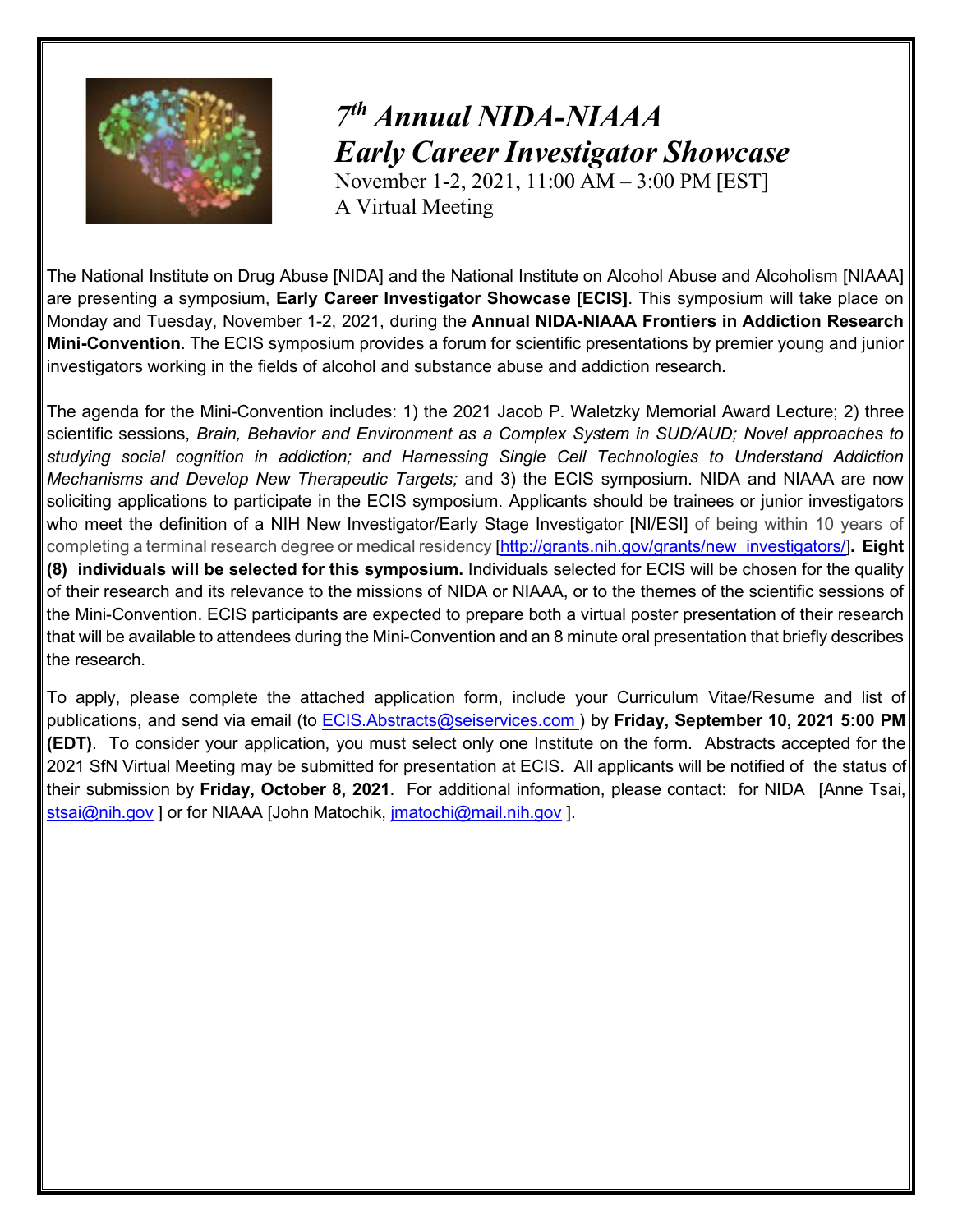

## *7th Annual NIDA-NIAAA Early CareerInvestigator Showcase*

## **Application for ECIS Participation**

| Prefix:                                  | Dr.                                     | ∃Mr.                                                                       | Ms.                                                                                                                                                                                                | Mrs.                                                    |
|------------------------------------------|-----------------------------------------|----------------------------------------------------------------------------|----------------------------------------------------------------------------------------------------------------------------------------------------------------------------------------------------|---------------------------------------------------------|
| <b>First Name:</b>                       |                                         |                                                                            | Middle Initial:                                                                                                                                                                                    |                                                         |
| Last Name:                               |                                         |                                                                            | Suffix/Degree:                                                                                                                                                                                     |                                                         |
| Title:                                   |                                         |                                                                            |                                                                                                                                                                                                    |                                                         |
| Organization:                            |                                         |                                                                            |                                                                                                                                                                                                    |                                                         |
| Division:                                |                                         |                                                                            |                                                                                                                                                                                                    |                                                         |
| Address:                                 |                                         |                                                                            |                                                                                                                                                                                                    |                                                         |
| Suite/Apt./Room:                         |                                         |                                                                            |                                                                                                                                                                                                    | Zip Code: _______________________________               |
| City:                                    | <u> 1990 - Johann Barbara, martin a</u> |                                                                            | State: Country: 2000 Country:                                                                                                                                                                      |                                                         |
| Phone:                                   | <u> 1980 - Johann Barbara, martin a</u> | Extension:                                                                 |                                                                                                                                                                                                    |                                                         |
| Fax:                                     |                                         | E-Mail:                                                                    |                                                                                                                                                                                                    | <u> 1980 - Johann Barnett, fransk politik (d. 1980)</u> |
| two Mini-Convention scientific sessions. |                                         | I would like my application to be considered for an award by (select one): | $\Box$ NIDA<br>Please provide a brief summary (150 words or less) describing the significance of your<br>research towards either the missions of NIDA or NIAAA, or to the scientific themes of the | <b>NIAAA</b>                                            |
|                                          |                                         |                                                                            |                                                                                                                                                                                                    |                                                         |
|                                          |                                         |                                                                            |                                                                                                                                                                                                    |                                                         |
|                                          |                                         |                                                                            |                                                                                                                                                                                                    |                                                         |
|                                          |                                         |                                                                            |                                                                                                                                                                                                    |                                                         |